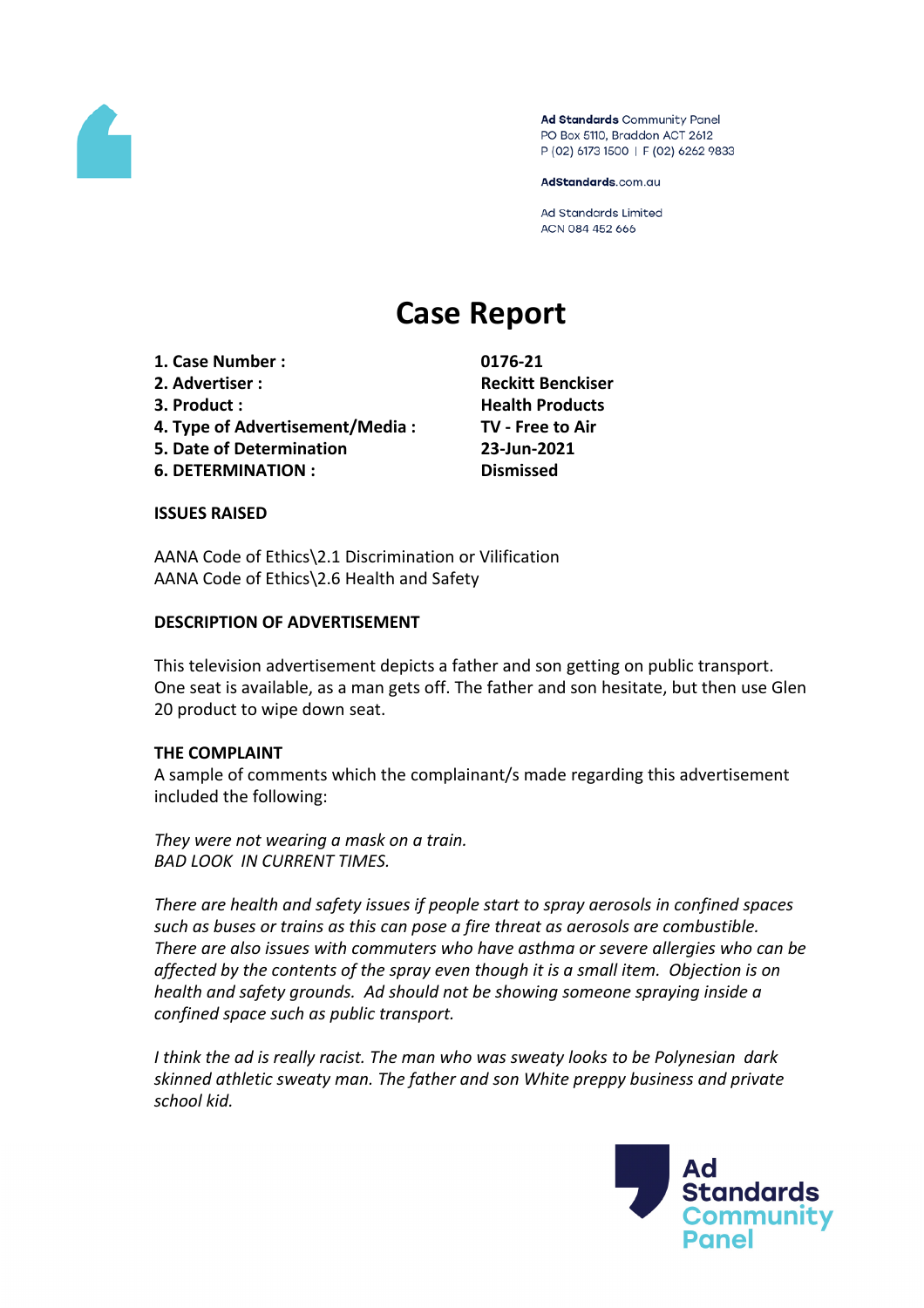

*The look they give each other after the man has left and the relief they have Glen20 to clean the busbuzzer. It's that racist narrative that black peoples are dirty all over again !! Shocking and outright racist*

*The ad is offensive in terms of race and class. A professional white man and his priveleged looking son get on a bus, near an islander/black tradesman who is seated. When the tradesman gets up to vacate his seat and the bus, the white man cleans his seat and the red call button with a glen 20 wipe, implying that a black working class man is dirty and spreading disease. Very offensive.*

# **THE ADVERTISER'S RESPONSE**

Comments which the advertiser made in response to the complainant/s regarding this advertisement include the following:

*Thanks for sending through the notification. Please see below for our response to the concerns raised.*

*1. Masks: At the time of the TVC filming, the advice from the NSW government was that masks were not compulsory on public transport. All NSW health and safety requirements were carefully followed during the filming/production and the ad is a reflection of the ever-changing and evolving nature of the COVID-19 pandemic. We recommend to always follow latest Health and Safety advice provided by the government.*

*2. Objection for spraying aerosols in confined spaces: It's important to note that the Glen 20 "On the go" 100ml Sprays are in the format of "manual / pump sprays" and are not aerosol cans/propellants. The Glen 20 On the Go spray is designed for use on surfaces where the possibility to catch fire is low with correct usage and if not intentionally misused/ sprayed towards fire or another ignition source. The product usage in the copy is a demonstration of correct product usage with no ignition sources shown and reflects how a consumer should use the product correctly. The TVC features a statement "Follow directions for use" with directions for correct use on the product stating "keep away from heat, hot surfaces, sparks, open flames and other ignition sources." The bus environment is also not a completely confined space with windows which can be opened to allow airflow and the door frequently opened as well to allow people/airflow in and out.* 

*3. Discrimination: We recognise the importance of diversity and representation in Australia and in media, which is why we include a range of talent in all our advertisements. The advertising highlights the heightened germ concern shown by consumers within this environment (public transport), with the casting of 'sweaty gym goer' amplifying the germ concern through the occasion (germs, sweat, odour) as presented by the cast member returning home from a workout. Glen 20 is fully committed to supporting and representing diversity in all forms and ensuring this is reflected across our communications.*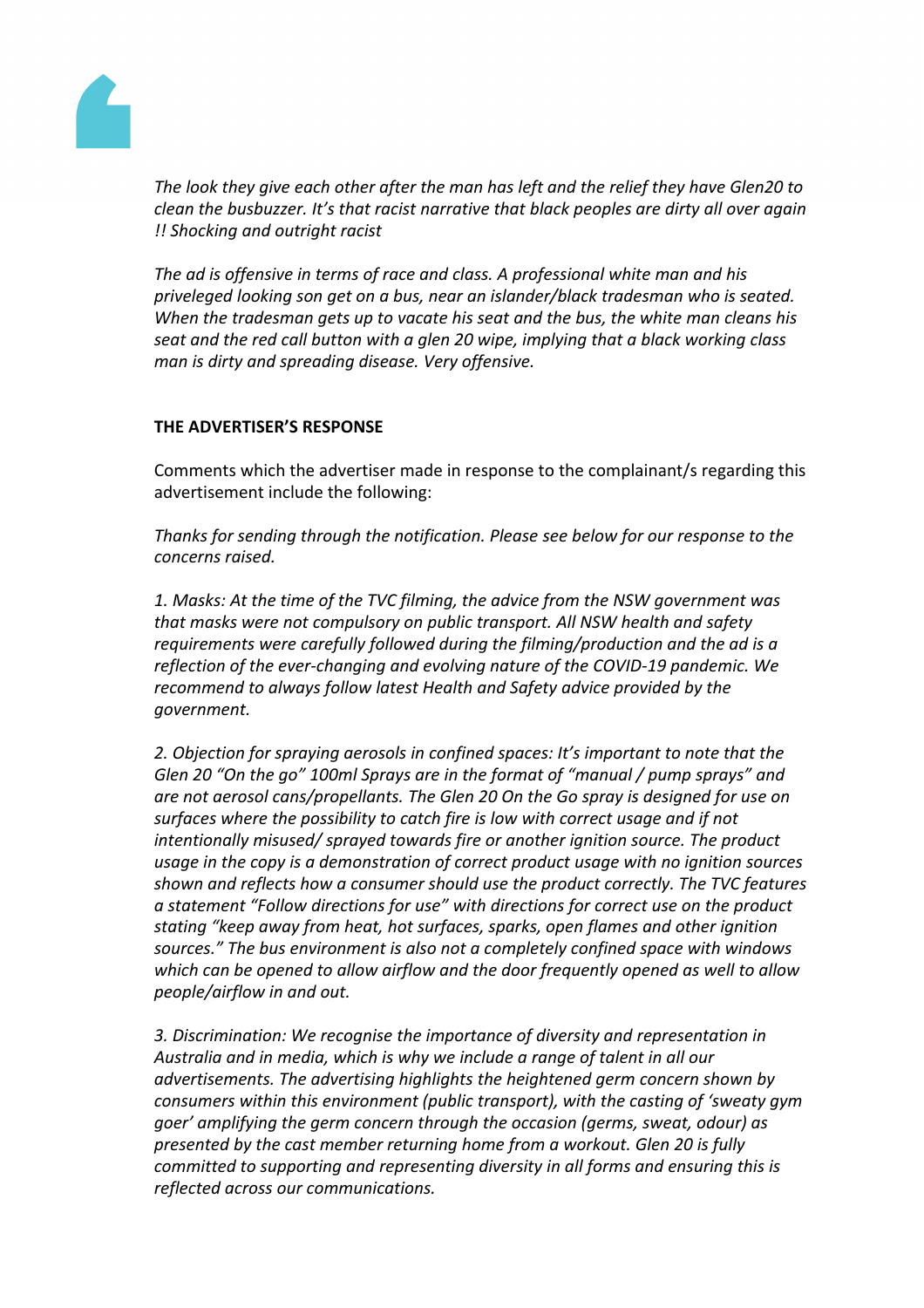

*We hope this helps to address the concerns and are happy to discuss further if any questions.*

# **THE DETERMINATION**

The Ad Standards Community Panel (Panel) considered whether the advertisement breaches Section 2 of the AANA Code of Ethics (the Code).

The Panel noted the complainants' concerns that the advertisement:

- Is racist and classist.
- Depicts people not wearing masks on public transport which is against COVID-19 safety recommendations.
- Shows the use of an aerosol in a confined space which is a fire threat and can be dangerous if used around people with asthma.

The Panel reviewed the advertisement and noted the advertiser's response.

**Section 2.1: Advertising or Marketing Communication shall not portray people or depict material in a way which discriminates against or vilifies a person or section of the community on account of race, ethnicity, nationality, gender, age, sexual preference, religion, disability, mental illness or political belief.**

The Panel noted the AANA Practice Note which provides guidance on the meaning of:

- Discrimination unfair or less favourable treatment
- Vilification humiliates, intimidates, incites hatred, contempt or ridicule
- Race viewed broadly this term includes colour, descent or ancestry, ethnicity, nationality, and includes, for example, ideas of ethnicity covering people of Jewish or Muslim origin

### Discrimination and vilification on account of class

The Panel noted the complainants' concerns that the advertisement is classist in the depiction of the white collar family wiping down the man's seat after he gets up.

The Panel noted that class or socio-economic status is not a category under Section 2.1 of the Code, and as such these complaints do not raise an issue which can be considered under the Code.

### Discrimination or vilification on account of race

The Panel noted the complainants' concerns that the advertisement is racist in the depiction of the white family spraying the other man's seat after he gets up.

The Panel noted that the man who gets up appears to be from a Polynesian or similar background, and the father and son depicted appear to be Caucasian.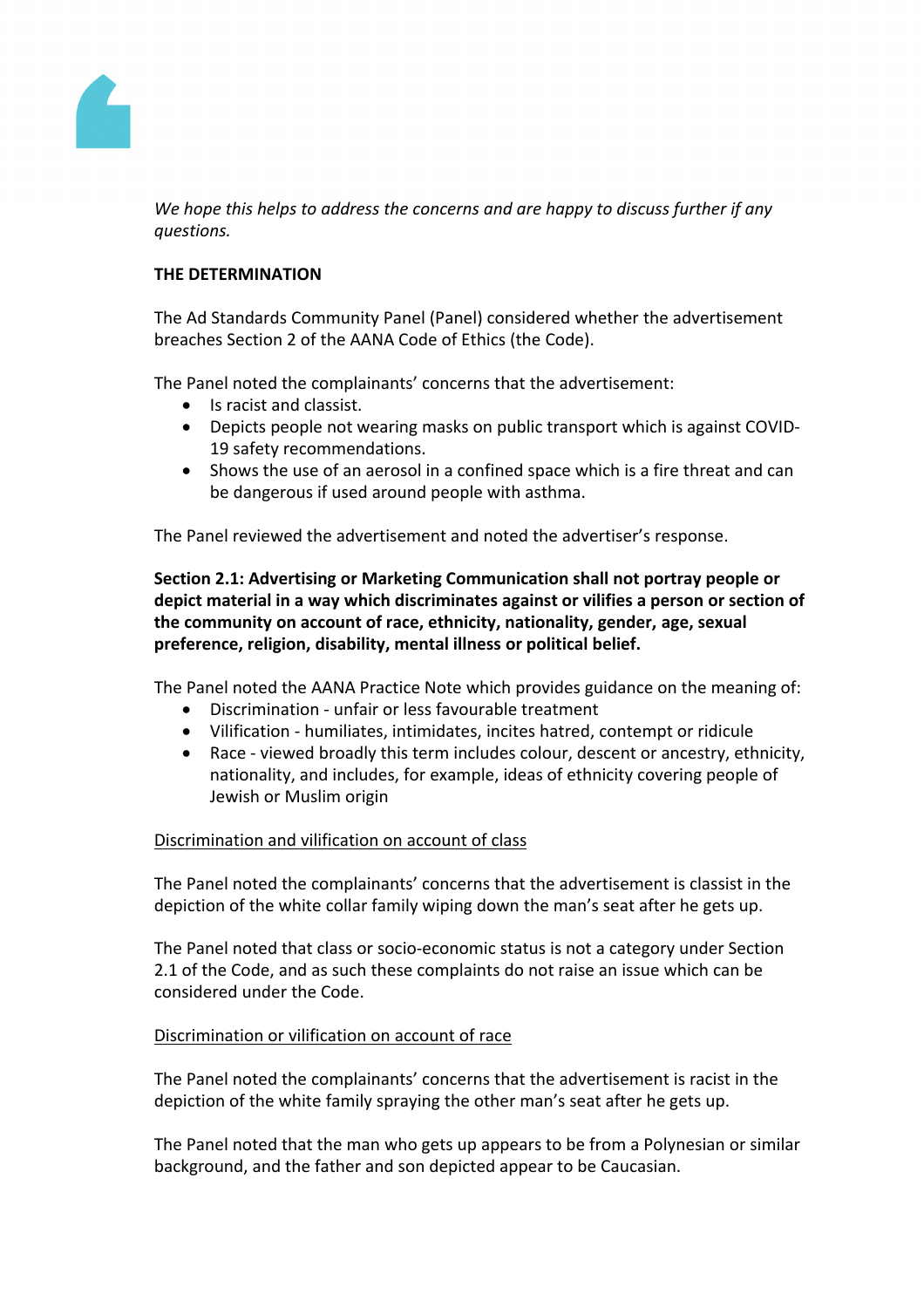

The Panel noted that there is an existing negative historical stereotype of people with darker-skin being dirty or unhygienic. The Panel acknowledged that the casting choices in this advertisement did allude to this negative stereotype, particularly through the depiction of the negative look on the father's space as he sees the vacated spot. The Panel considered that given the historical stereotype, some people may interpret this advertisement as showing the father spraying the seat because of the man's skin colour.

The Panel commended the advertiser's wish to be inclusive in casting talent but noted that advised that advertisers should be mindful of such stereotypes when casting for advertisements to ensure that any potential negativity does not lead to discrimination or vilification under the Code.

However, the Panel considered that this was not the intent of the advertiser, and that there was not an overall impression of negativity towards the man in the advertisement, despite the earlier interaction between the father and son. The Panel considered that the current context of the COVID-19 pandemic and the disclaimers stating the product is effective against COVID-19 virus meant that the overall impression is that the father wiped down the rail and sprayed the seat because of potential COVID-19 risk.

### **Section 2.1 conclusion**

Finding that the advertisement did not portray material in a way which discriminates against or vilifies a person or section of the community on account of race, the Panel determined that the advertisement did not breach Section 2.1 of the Code.

# **Section 2.6: Advertising or Marketing Communications shall not depict material contrary to Prevailing Community Standards on health and safety.**

### Lack of masks on public transport

The Panel noted the complainants' concerns that the people depicted on the bus were not wearing masks.

The Panel noted that due to the COVID-19 pandemic there has been an increase in concern in the media and in the community regarding hygiene, and that some jurisdictions in Australia at certain times have required mask wearing on public transport.

The Panel considered that while current recommendations on hygiene measures during the COVID19 pandemic are important, the Panel has taken the view that a degree of regulatory pragmatism is needed when evaluating advertisements at this time. The Panel noted that there is no suggestion in the advertisement that hygiene measures are unimportant, or a depiction that trivializes the COVID-19 pandemic or suggests that people should not follow current health directives.